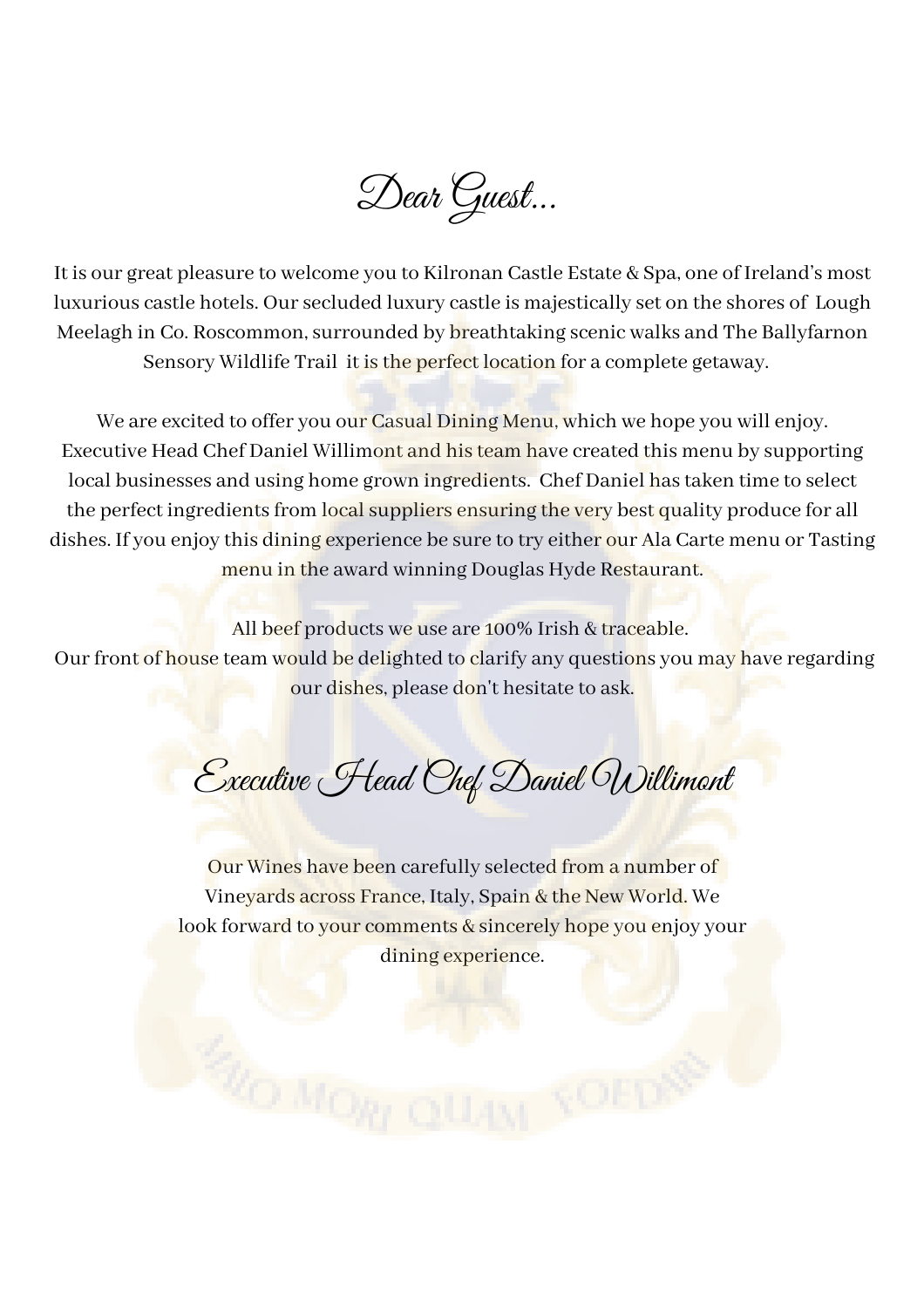Casual Dining Menu Served 12:00pm-9:00pm

Afternoon Tea Served 13:00pm - 17:00pm

Sunday Lunch in the Douglas Hyde Restaurant 1.30pm - 3.30pm

Please speak to The Reception Desk regarding group bookings

Food Allergens

Key; please ask your server if you require further information. Cereals containing Gluten – CG, Crustaceans – C, Eggs – E, Fish – F Peanuts – P, Soya – S, Nuts – N, Celery – CE, Mustard – MU, Sesame Seeds – SE, Sulphites – SD, Lupin –L, Molluscs – MO Dairy - D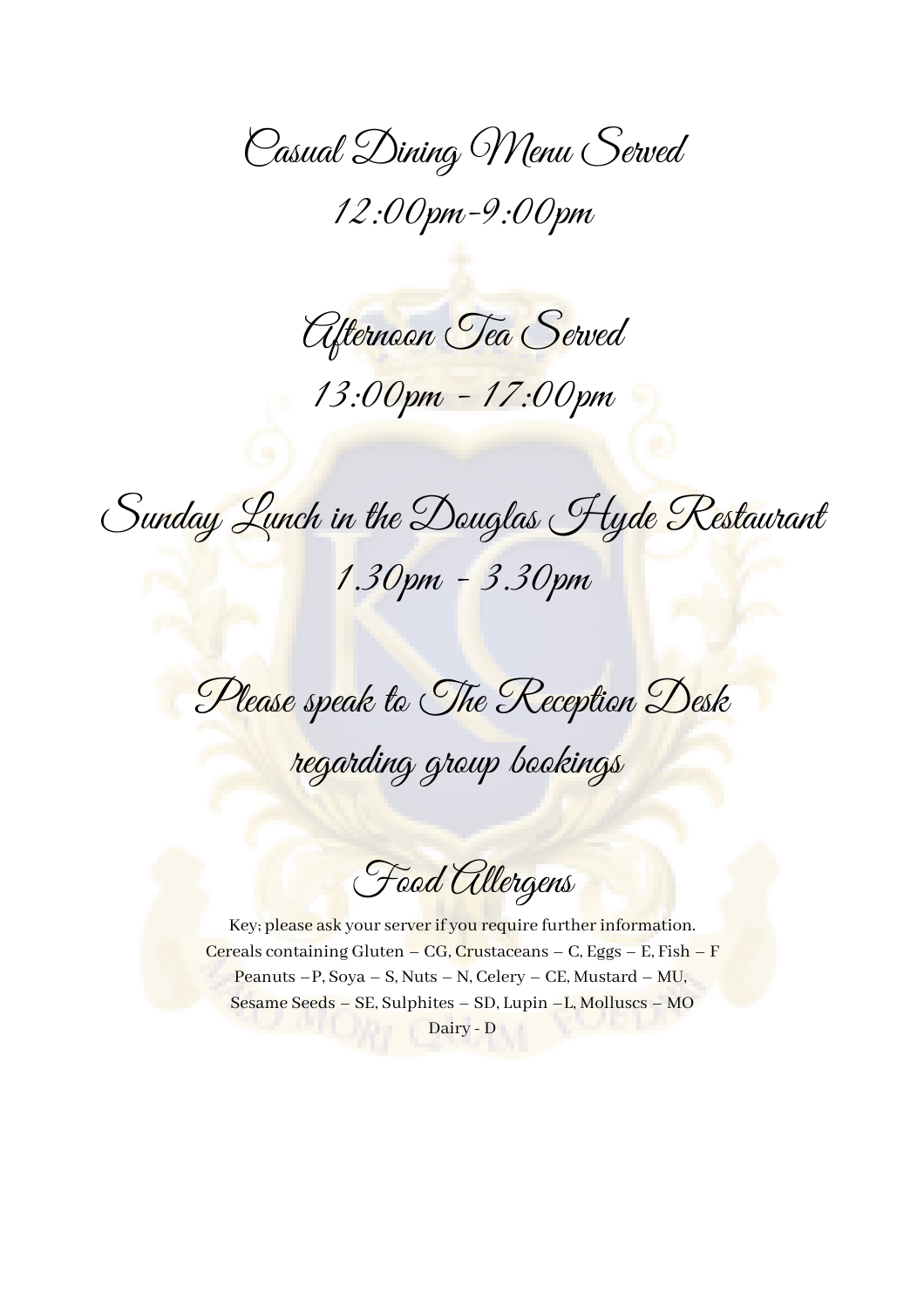Sandwiches

Classic Croque Monsieur €12.75

Toasted Brioche, Irish Cheddar Sauce, Honey Mustard Ham, Triple Cooked Chips

(CG,E,D,MU,SD) Smoked Paprika Chicken €8.75

Toasted Ciabatta, Pickled Red Onions, Lemon Aioli, Seasonal Leaves

(D,E,SD,MU,CG)

Irish Maple Cured Pulled Ham & Irish Brie Flat Bread €8.75

Avocado, Cherry Tomato Relish, Rocket Leaves, Seasonal Leaves

(SD,D,CG)

Irish Smoked Salmon Sourdough Baguette €8.75

Chive Cream Cheese, Scallions, Baby Gem, Crispy Caper, Seasonal Leaves

(F,CG,D,SD) All Sandwiches Served until 4.30pm only

Starters…

Soup of the day  $\epsilon$ 6.95 Served with Homemade Brown Soda Bread (D,G,S,CEL) Roasted Asparagus & Parma Ham €10.95

Roasted Parma Ham, Wrapped Asparagus Tips, Toasted Tiger Vienna Loaf, Bearnaise Foam, Shaved Parmesan (E,M,D,G,S)

Caesar Salad with Chicken Starter €9.85 or Main Course €14.95

Baby Gem Lettuce, Crispy Bacon, Garlic Croutons & Parmesan Shavings, Classic

Dressing (E,D,SD,CG)

Irish Smoked Cheddar & Maple Glazed Ham Croquettes €10.95

Lemon Aioli, Watercress Salad (E,S,CG,D,MU)

Thornhill Duck Leg Terrine €11.25 Charred Brioche, Black Truffle Dressing, Celeriac, Apple

(E,CG,D,S,SH)

Kilronan Prawn Cocktail €12.95

Water Prawns, Soused Baby Gem, Avocado, Tomato, Cucumber, Lemon & Toasted Bread (S,SE,CG,D,F,MU) Cashel Blue Cheese & Walnut Tartlet €10.95

Poached Pear, Walled Garden Salad, Orchard Apple Balsamic (G,D,S,E)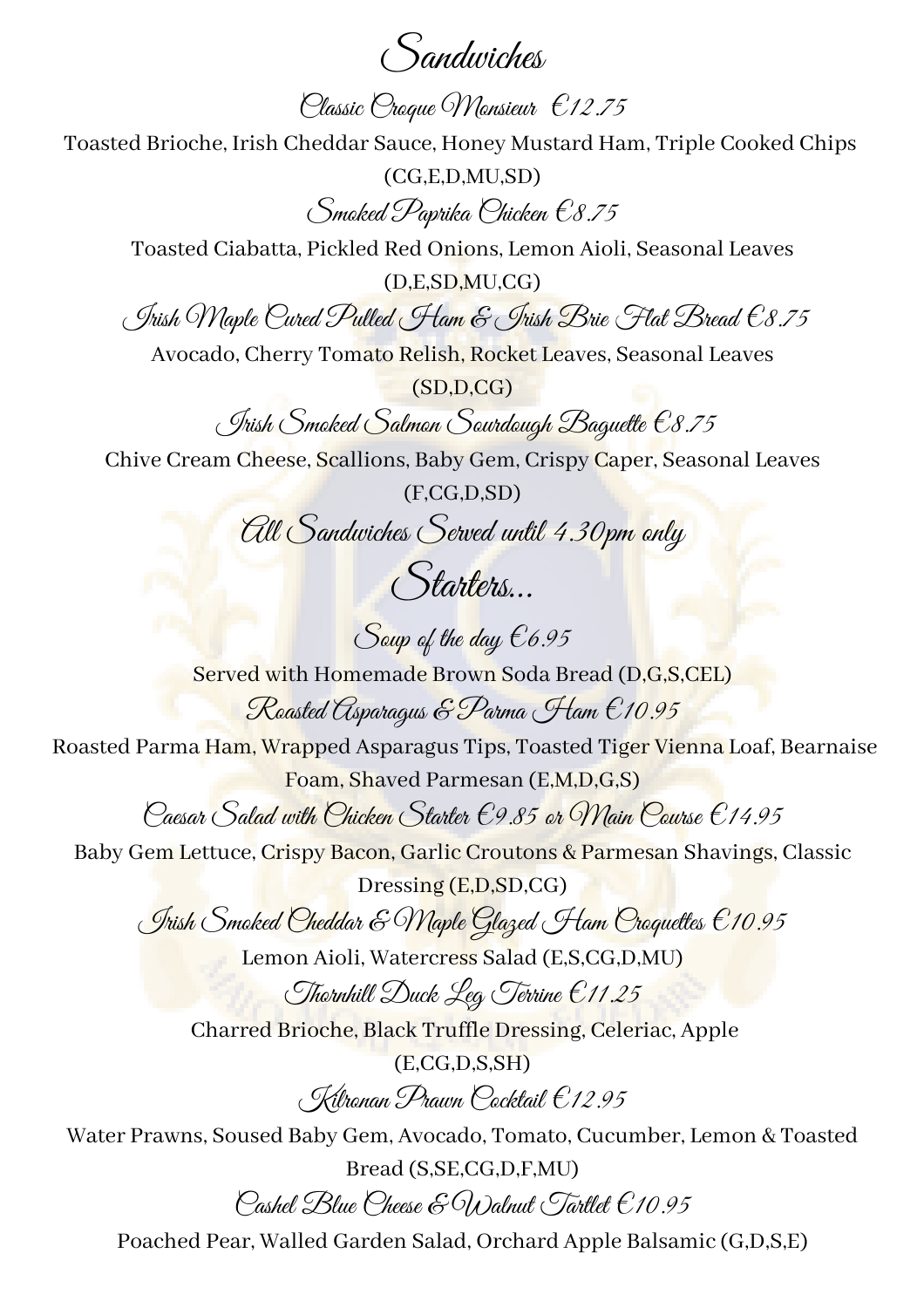## Main Course

8 oz Jrish Beef Fillet Wignon € 36.00

Confit Duck Fat Baby Potatoes, Tender Stem Broccoli, Roasted Carrot Puree, Crispy Onions, Watercress Leaves, Green Peppercorn & Drumshanbo Whiskey Cream Sauce (CG,D,E,S,MU)

Irish Rump of Lamb €25.95

Creamed Savoy Cabbage, Maris Piper Potato Cake, Butter Turnip Puree, Apple & Rosemary Sauce (D,SH,E,CE,MU)

#### Classic Fish & Chips €19.95

Stout Batter, Hake Fillet, Chunky Chips, Sauce Tar Tare, Crispy Capers, Dressed Lemon (F,CG,D,S)

#### Supreme of Irish Chicken €20.95

Spaetzle Dumplings, Woodland Mushrooms, White Truffle & Black Pepper Veloute, Smoked Cheddar(D,E,CG,SH,MU)

### Pan Fried Darne of Salmon €19.50

Chive & Lemon Butter Crust, Sweet Potato Fondants, Pak Choi Leaves, Smoked Paprika Veloute (S,E,D,CG)

Pan Fried Fillet of Seabass £21.50

Pink Peppercorn Potatoes, Charred Asparagus, Garder Peas, Shrimp, Chive & White Wine Veloute (CG,D,SH)

### Panjabi Style Chicken Curry €18.50

Garlic & Coriander Marinated Chicken, Steamed Basmati Rice, Fried Poppadom (D,E,CG,CE)

# $Side\, Dishes - 64.00$  each

Triple Cooked Chips, Truffle Aioli, Shaved Parmesan (E,D) Colcannon Potatoes(D) Rocket & Irish Cheddar Salad, Toasted Sourdough Croute (CG,D,SP) Mixed Seasonal Vegetables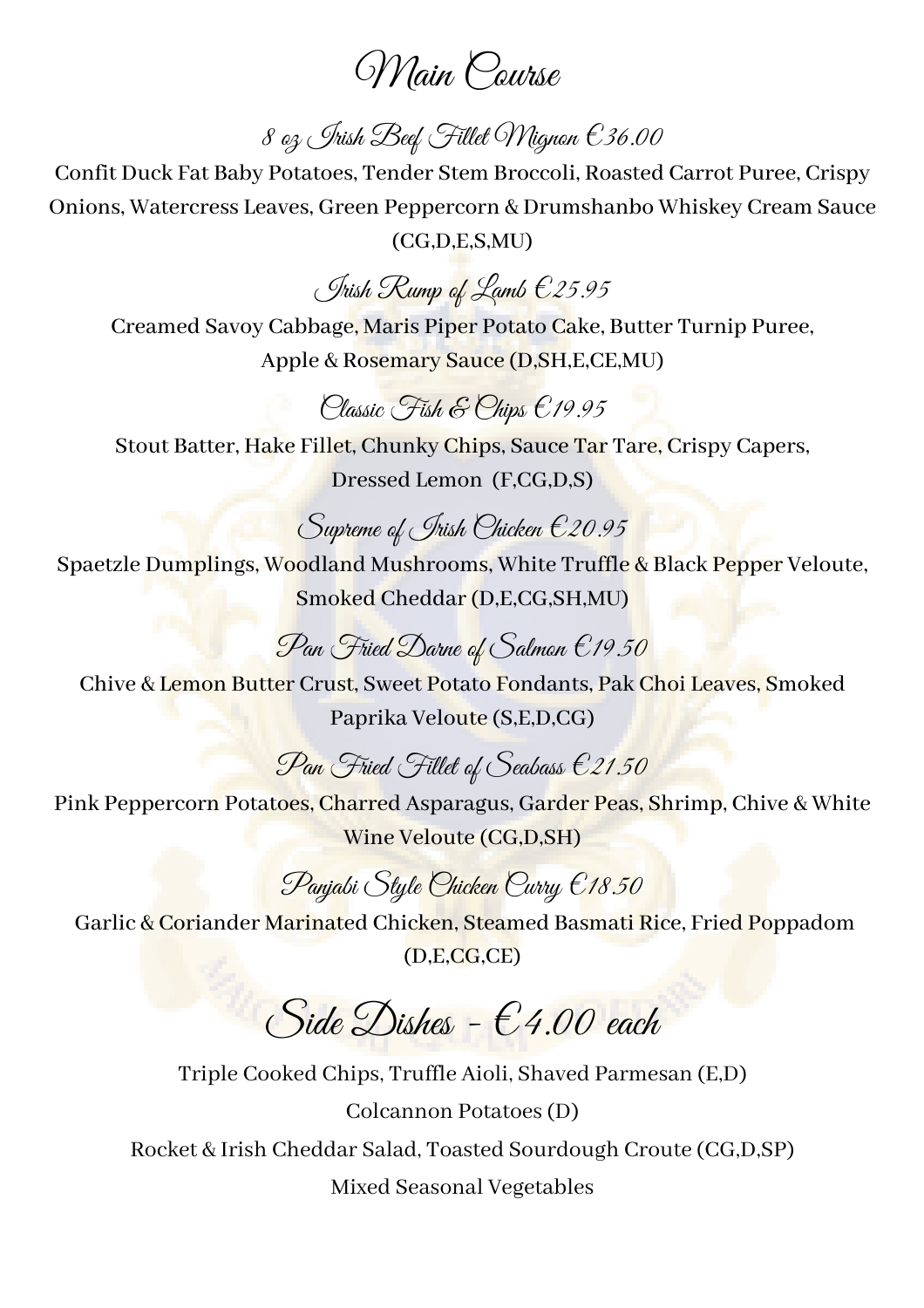Vegan & Vegetarian Options

Starters

Avocado & Lime €7.00

Cherry Tomatoes, Pickled Cucumber, Wild Garlic Oil, Walled Garden Salad (S) Chickpea Falafel €8.00

Coriander Oil, Lemon Aioli, Black Sesame, Walled Garden Salad (S,SE,CG,D) Summer Walled Garden Salad €7.00

Poached Pear, Orchard Apple Balsamic, Walled Garden Flower & Leaves (S,MU)

Mains

Punjabi Style Vegetable Curry €15.50 Steamed Basmati Rice, Fried Poppadom (S,MU)

Bubble & Squeak Cake €15.50 Turnip Puree, Woodland Mushrooms, Baby Watercress(CG,S,MU) Pulled Oat Bon Bons €15.50

Pak Choi Leaves, Asparagus Spears, Remoulade of Celeriac (MU,E)

Desserts

Selection of Homemade Sorbets  $\epsilon$ 7.50 Summer Fruits, White Chocolate Crumble (S)

Strawberry & Bourbon Vanilla Eton Wess  $\epsilon$ 7.50

Eggless Meringue, Berry Sorbet, Mint Gel (S)

Dark Chocolate & Raspberry Plate €7.50 Chocolate Crumble, Sauce, Parfait, Raspberry Gel (S)